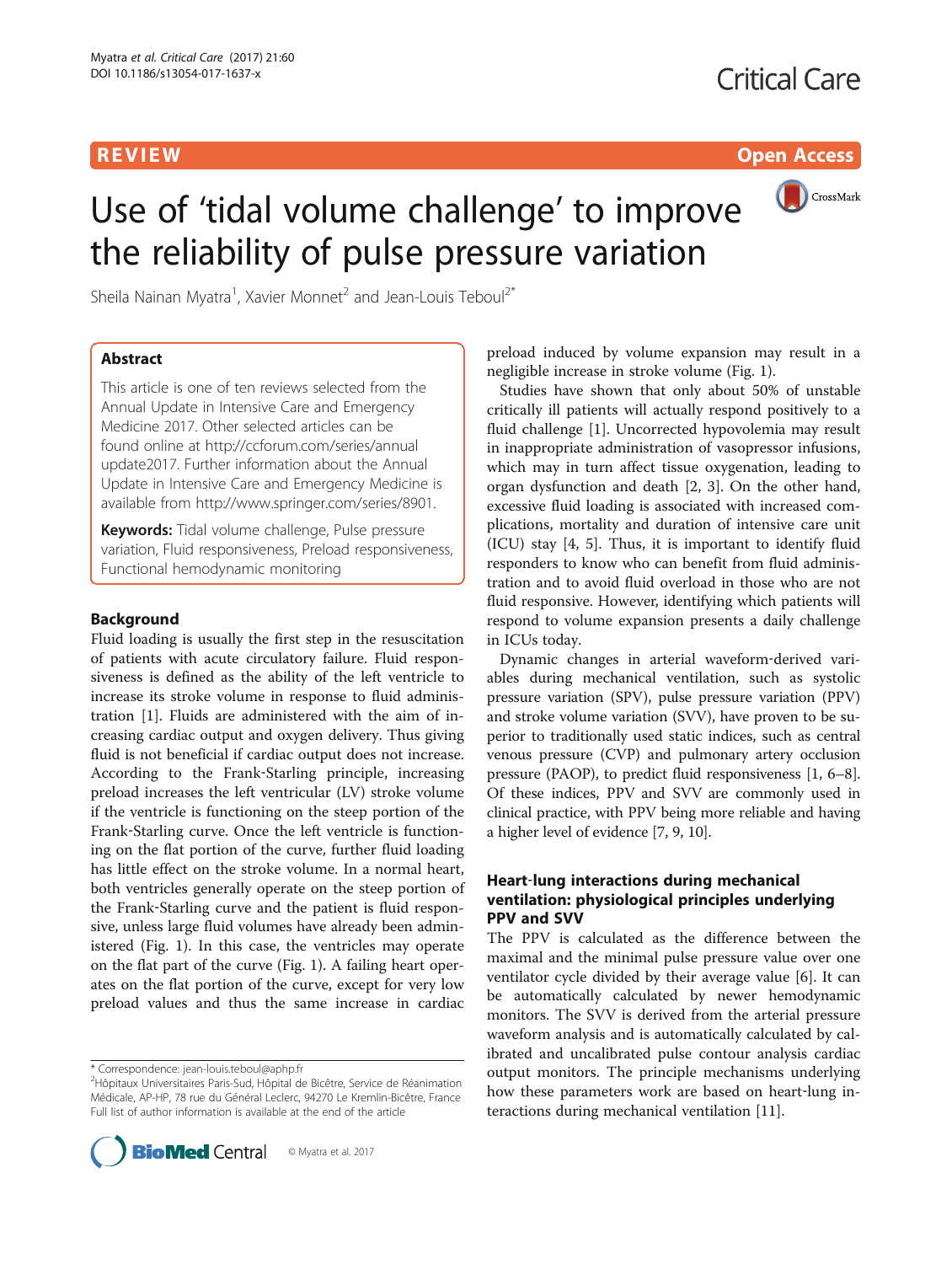<span id="page-1-0"></span>

Intermittent positive‐pressure ventilation produces cyclic changes in the loading conditions of both the ventricles. The intrathoracic and transpulmonary pressures increase during inspiration leading to variable changes in the loading conditions of both the ventricles. Increase in intrathoracic pressures during mechanical insufflation decreases venous return and in turn decreases the right ventricular (RV) preload, whereas an increase in transpulmonary pressure increases RV afterload resulting in decreased RV stroke volume, which will be at its lowest at the end of inspiration [\[11](#page-4-0)–[16\]](#page-4-0). At the same time, an increase in the intrathoracic and transpulmonary pressures results in decreased LV afterload and a transient increase in LV preload due to squeezing out of alveolar blood, leading to increased LV stroke volume, which will be at its maximum at the end of inspiration [[11\]](#page-4-0). The reduction in RV stroke volume during inspiration leads to decreased LV filling after a lag period of two to three heart beats due to the pulmonary transit time [[17\]](#page-4-0). This leads to decreased LV stroke volume, which will be its lowest during expiration.

Thus, intermittent positive‐pressure ventilation produces cyclic changes in LV stroke volume, which is maximum during inspiration and lowest during expiration. The magnitude of change in LV stroke volume, or of its surrogates, such as pulse pressure, will be magnified when the patient is preload-dependent. Therefore, a high PPV value should be associated with preload responsiveness and a low PPV value with preload unresponsiveness (Fig. 1). A threshold value greater than 12–13% has been reported to be highly predictive of volume responsiveness [\[7](#page-4-0), [9](#page-4-0), [10\]](#page-4-0).

### Comparison of dynamic changes of arterial waveform‐derived variables during mechanical ventilation (SPV, PPV and SVV)

Since the earliest studies about PPV and SVV [[6, 17](#page-4-0)], both indices have been consistently shown to be reliable predictors of fluid responsiveness. The first systematic review by Marik et al. [\[7](#page-4-0)] comparing PPV, SPV and SVV for prediction of fluid responsiveness in mechanically ventilated patients showed that the (AUROC) curves were 0.94, 0.84, and 0.86, respectively. The AUROC for PPV was significantly greater than that for either the SPV or the SVV  $(p < 0.001)$ . Another meta-analysis [\[9](#page-4-0)] comparing SVV and PPV as diagnostic indicators of fluid responsiveness in mechanically ventilated critically ill patients showed AUROC values of 0.84 for SVV and 0.88 for PPV. A recent meta‐analysis [[10\]](#page-4-0) that included only ICU patients ventilated with tidal volumes > 8 ml/kg, showed that PPV predicted fluid responsiveness accurately with an AUC of 0.94. A comparison of the predictive value of variables used to determine fluid responsiveness in these three systematic reviews [[7, 9](#page-4-0), [10\]](#page-4-0) is given in Table [1](#page-2-0). Among PPV, SVV and SPV, PPV has been most extensively studied and is more reliable.

## Limitations with the use of PPV to predict fluid responsiveness

The PPV works on heart-lung interactions and has several limitations for use in predicting fluid responsiveness, which are enumerated in Table [2](#page-2-0). Recent studies [[18](#page-4-0)–[20](#page-4-0)] have questioned the applicability of PPV and SVV in the ICU. Tests like passive leg raising (PLR) [[21](#page-4-0)–[23](#page-4-0)] and end-expiratory occlusion [\[24](#page-4-0)–[26\]](#page-4-0) can reliably predict fluid responsiveness and have been proposed as alternatives to be performed in these situations. PLR can help overcome most of the limitations of PPV. However, it requires continuous cardiac output monitoring and cannot be used in patients with neurotrauma or those requiring immobilization [[27, 28\]](#page-4-0). The end‐expiratory occlusion test is not suitable for patients who are not intubated, whereas PLR can be reliably used in these patients. A mini‐fluid challenge [\[29](#page-4-0)] may also be used as an alternative to PPV, but requires a very precise technique for monitoring cardiac output. Using respiratory variations in the diameters of the superior [[30\]](#page-4-0) and inferior [[31\]](#page-4-0) vena cavae diameter obtained from transesophageal or transthoracic echocardiography to predict fluid responsiveness share the same limitations as PPV, except that they can be used in patients with cardiac arrhythmias. Although alternative tests have been proposed, few attempts have been made to improve the reliability of PPV itself in situations where it is currently not recommended for use [\[32](#page-4-0)].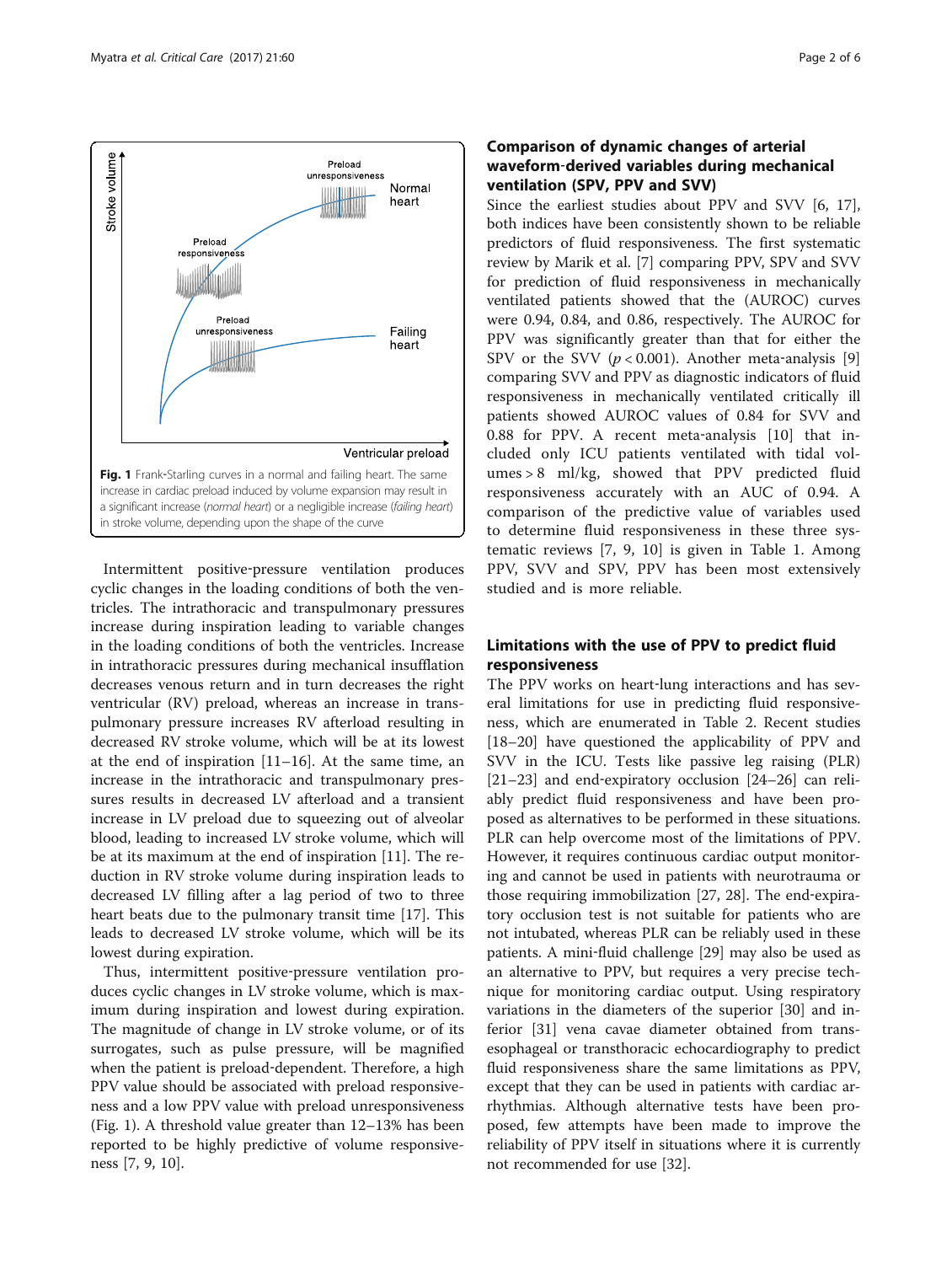<span id="page-2-0"></span>Table 1 Comparison of predictive value of variables used to determine fluid responsiveness in mechanically ventilated patients in three systematic reviews

| Systematic review/metaanalysis | Publication year | Types of studies                                       | Patient type        | Variable    | AUC (95% confidence interval) |
|--------------------------------|------------------|--------------------------------------------------------|---------------------|-------------|-------------------------------|
| Marik et al. [7]               | 2009             | 29 studies<br>685 patients<br>variable tidal volume    | ICU and OR patients | <b>PPV</b>  | $0.94(0.93 - 0.95)$           |
|                                |                  |                                                        |                     | SPV         | $0.86(0.82 - 0.90)$           |
|                                |                  |                                                        |                     | SW          | $0.84(0.78 - 0.88)$           |
|                                |                  |                                                        |                     | LVEDA       | $0.64(0.53 - 0.74)$           |
|                                |                  |                                                        |                     | <b>GEDV</b> | $0.56(0.37 - 0.67)$           |
|                                |                  |                                                        |                     | <b>CVP</b>  | $0.55(0.48 - 0.62)$           |
| Hong et al. [9]                | 2014             | 19 studies<br>850 patients<br>variable tidal volume    | Only ICU patients   | PPV         | $0.88(0.84 - 0.92)$           |
|                                |                  |                                                        |                     | SW          | $0.84(0.79 - 0.89)$           |
| Yang and Du [10]               | 2014             | 22 studies<br>807 patients<br>tidal volume $> 8$ ml/kg | Only ICU patients   | PPV         | $0.94(0.91 - 0.95)$           |

AUC area under the curve, ICU intensive care unit, OR operating room, PPV pulse pressure variation, SPV systolic pressure variation, SVV stroke volume variation, LVEDA left ventricular end-diastolic area, GEDV global end-diastolic volume, CVP central venous pressure

### Using a 'tidal volume challenge' to overcome the limitations associated with PPV during low tidal volume ventilation

Several studies have shown that PPV does not reliably predict fluid responsiveness during low tidal volume ventilation [[25, 33](#page-4-0)–[37](#page-4-0)]. De Backer et al. [\[33\]](#page-4-0) showed that PPV was a reliable predictor of fluid responsiveness, provided that the tidal volume was at least 8 ml/kg predicted body weight (PBW). During low tidal volume ventilation, PPV may indicate a non‐responsive status even in responders as the tidal volume might be insufficient to produce a significant change in the intrathoracic pressure [[38, 39](#page-5-0)]. However, Freitas et al. [[40](#page-5-0)] showed that PPV was a reliable marker of fluid responsiveness in septic patients with acute respiratory distress syndrome (ARDS) during low tidal volume ventilation using a lower cut-off value of 6.5%.

Among the limitations with use of PPV during controlled mechanical ventilation in the ICU, the use of low tidal volume is the most common. Today the indications for use of low tidal volume in ICU are expanding [\[41, 42](#page-5-0)]. Two multicenter studies [\[18, 19](#page-4-0)] showed that the number of ICU patients in whom PPV was suitable for use was very low, with as many as 72–87% of the patients on controlled mechanical ventilation being unsuitable for use of this parameter, because of the use of low tidal volume ventilation. Two recent studies [[43, 44\]](#page-5-0) that used the 'gray zone' approach to investigate the clinical value of PPV, included several patients ventilated with low tidal volume. Biais et al. [[44](#page-5-0)], in a subgroup analysis, showed that the gray zone was larger in patients ventilated with a low tidal volume than in patients with a tidal volume of at least 8 ml/kg PBW. These studies may mislead one to conclude that PPV has limited clinical value [\[32\]](#page-4-0).

**Table 2** Limitations with the use of pulse pressure variation (PPV) to predict fluid responsiveness

| Limitations                                                                      | Mechanisms for failure                                                                                                                                         | Type of error                                                                                   |
|----------------------------------------------------------------------------------|----------------------------------------------------------------------------------------------------------------------------------------------------------------|-------------------------------------------------------------------------------------------------|
| Spontaneous breathing activity                                                   | Irregular variations in intrathoracic pressure and thus the variation in<br>stroke volume cannot correlate with preload dependency                             | False positive<br>(may occasionally be false negative<br>depending on the type of<br>breathing) |
| 2 Cardiac arrhythmias                                                            | The variation in stroke volume is related more to the irregularity in<br>diastole than to the heart-lung interactions                                          | False positive                                                                                  |
| 3 Mechanical ventilation using low<br>tidal volume (<8 ml/kg)                    | The small variations in intrathoracic pressure due to the low tidal<br>volume are insufficient to produce significant changes in the<br>intrathoracic pressure | False negative                                                                                  |
| 4 Low lung compliance                                                            | The transmission of changes in alveolar pressure to the intrathoracic<br>structures is attenuated                                                              | False negative                                                                                  |
| 5 Open thorax                                                                    | No change in intrathoracic pressure during the respiratory cycle                                                                                               | False negative                                                                                  |
| 6 Increased intra-abdominal pressure                                             | Threshold values of PPV will be elevated                                                                                                                       | False positive                                                                                  |
| 7 Low HR/RR ratio < 3.6 (severe<br>bradycardia or high frequency<br>ventilation) | If the RR is very high, the number of cardiac cycles per respiratory cycle<br>may be too low to allow variation in stroke volume                               | False negative                                                                                  |

HR heart rate, RR respiratory rate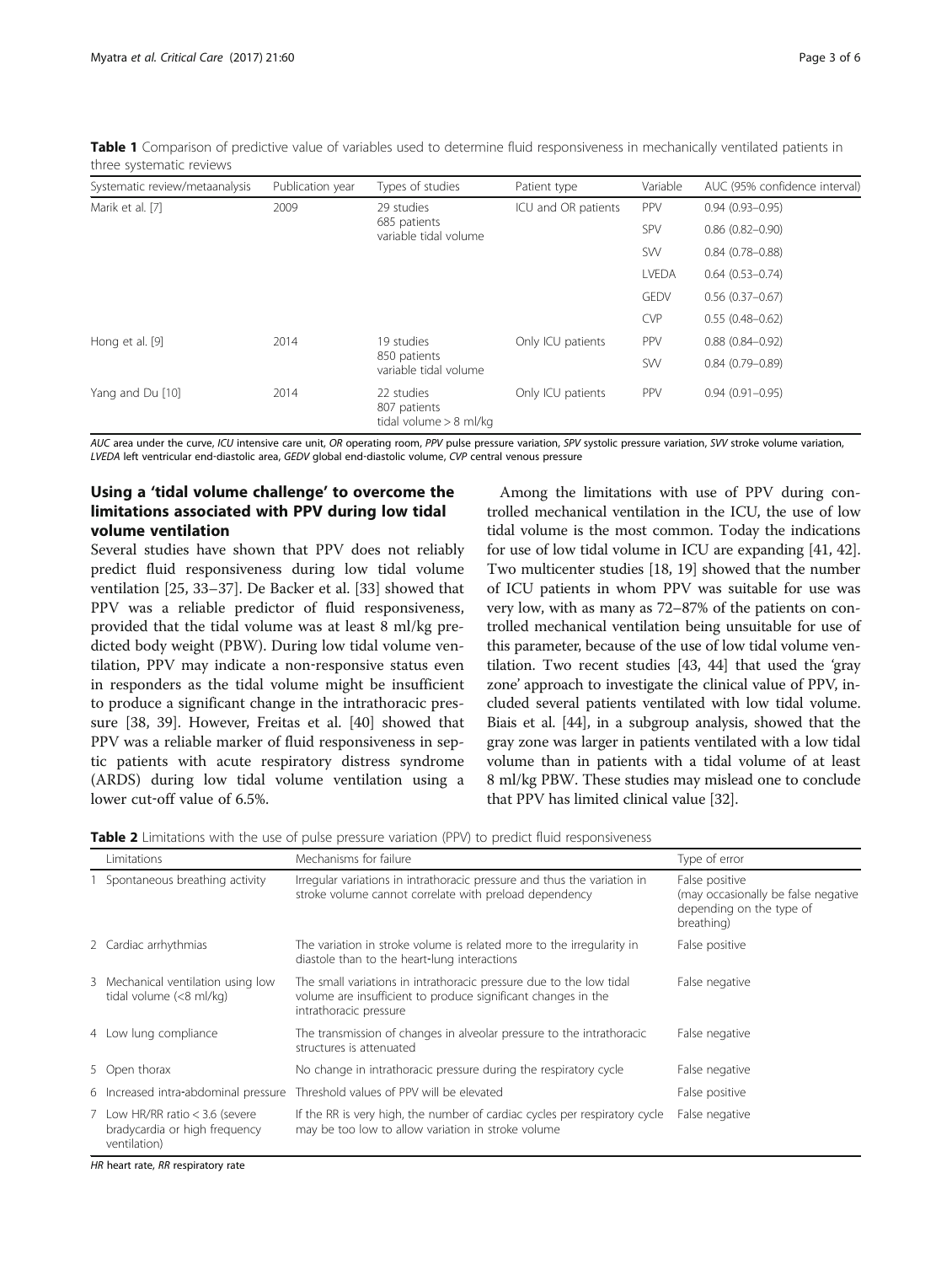The 'tidal volume challenge' is a novel test proposed to improve the reliability of PPV during low tidal volume ventilation [\[45\]](#page-5-0). The test involves transiently increasing tidal volume from 6 ml/kg PBW to 8 ml/kg PBW for one minute and observing the change in PPV ( $\Delta PPV_{6-8}$ ) from baseline (PPV<sub>6</sub>) to that at 8 ml/kg PBW (PPV<sub>8</sub>). In a recent study testing the tidal volume challenge [[45](#page-5-0)], 30 sets of measurements were recorded in 20 patients with acute circulatory failure receiving low tidal volume ventilation using volume assist-control ventilation and without spontaneous breathing activity. Fluid responsiveness was defined as an increase in thermodilution cardiac output > 15% after giving a fluid bolus after reducing tidal volume back to 6 m/kg PBW. As expected, the  $PPV<sub>6</sub>$  could not predict fluid responsiveness, with an AUROC of 0.69. Importantly, there was a significant increase in PPV ( $\Delta PPV_{6-8}$ ), following the tidal volume challenge only in fluid responders. The  $\Delta PPV_{6-8}$  discriminated responders from non-responders with an AUROC of 0.99 (sensitivity 94% and specificity 100%) with a cut off value of 3.5% [[45](#page-5-0)]. The tidal volume challenge thus improved the reliability of PPV in predicting fluid responsiveness in patients receiving low tidal volume ventilation. Similar results were also seen using SVV ( $\Delta$ SVV<sub>6–8</sub>) obtained from a pulse contour analysis cardiac output device with an AUROC of 0.97 (sensitivity 88% and specificity 100%) with a cut off value of 2.5% [[45\]](#page-5-0). The change in PPV after giving a fluid bolus  $(\Delta PPV_{fb})$  also accurately confirmed fluid responsiveness with an AUROC of 0.98 (sensitivity 94% and specificity 100%) with a cut off value of 1.5%.

### How to perform and interpret the tidal volume challenge

This test is performed to assess fluid responsiveness in patents in shock, ventilated using low tidal volume without spontaneous breathing activity. The PPV is noted from the bedside monitor at baseline (tidal volume 6 ml/kg PBW). The tidal volume is then transiently increased from 6 ml/kg PBW to 8 ml/kg PBW for one minute. The PPV is recorded at 8 ml/kg PBW and the tidal volume is reduced back to 6 ml/kg PBW. The  $\Delta PPV_{6-8}$  after performing the tidal volume challenge is recorded. A  $\Delta PPV_{6-8}$  greater than 3.5% predicts fluid responsiveness with high accuracy.

PPV is unreliable in patients with low lung compliance, especially in patients with ARDS [[38](#page-5-0)]. In these patients, airway pressure transmission is reduced, such that the cyclic changes in intrathoracic pressure may be attenuated even with marked changes in alveolar pressure [[46\]](#page-5-0). Monnet et al. [\[25\]](#page-4-0) showed that the predictive value of PPV was related to the compliance of the respiratory system and if the compliance was < 30 ml/cmH<sub>2</sub>O, PPV was less accurate in predicting fluid responsiveness. In our study, although the median compliance of the

respiratory system was < 30 ml/cmH<sub>2</sub>O (25 [[23](#page-4-0)-[33\]](#page-4-0)) during low tidal volume ventilation, it increased to > 30 ml/  $cmH<sub>2</sub>O$  (32 [[24](#page-4-0)-[40\]](#page-5-0)) after the tidal volume challenge. Thus, the tidal volume challenge may help identify responders even when compliance of the respiratory system is low in patients receiving low tidal volume ventilation with recruitable lungs. This needs to be confirmed in an adequately powered study. Whether this approach will also work in patients who do not increase compliance of the respiratory system after giving a tidal volume challenge needs to be tested. Whether PPV will be reliable during spontaneous breathing attempts after giving a tidal volume challenge or in other situations where the use of PPV is limited also needs to be tested.

### Advantages of using the tidal volume challenge

Use of a tidal volume challenge increases the reliability of PPV to predict fluid responsiveness during low tidal volume ventilation, which is now common practice in the ICU. It is a simple test that can be performed easily at the bedside. Importantly, observing the changes in PPV (obtained from a simple bedside hemodynamic monitor) during this test does not require a cardiac output monitor, making this test applicable even in resource-limited settings. The  $\Delta PPV_{fb}$  accurately confirms fluid responsiveness. Thus, a combination of  $\Delta PPV_{6-8}$ with  $\Delta PPV_{fb}$  can help predict and thereafter confirm fluid responsiveness when continuous cardiac output monitoring is unavailable.

### Limitations of the tidal volume challenge

The tidal volume challenge may not be able to overcome the other limitations associated with the use of PPV, such as spontaneous breathing, cardiac arrhythmias, open chest, and raised intra-abdominal pressure and needs to be evaluated in these settings. Alternative techniques, such as PLR or end‐expiratory occlusion, when applicable, may be considered in these situations.

### Conclusion

The PPV is a dynamic parameter that can be easily recorded from a bedside monitor and reliably predicts preload responsiveness. In addition, it does not require continuous cardiac output monitoring or any other tools or maneuvers to be performed. One of the major limitations with its use in patients receiving controlled mechanical ventilation is that it is unreliable during low tidal volume ventilation, which is now widely practiced in ICU patients. Discarding this useful parameter would, however, be like throwing the baby out with the bathwater. This major limitation can be easily overcome by using the 'tidal volume challenge' a simple bedside test, following which PPV can reliably predict fluid responsiveness. Whether this test may also have the potential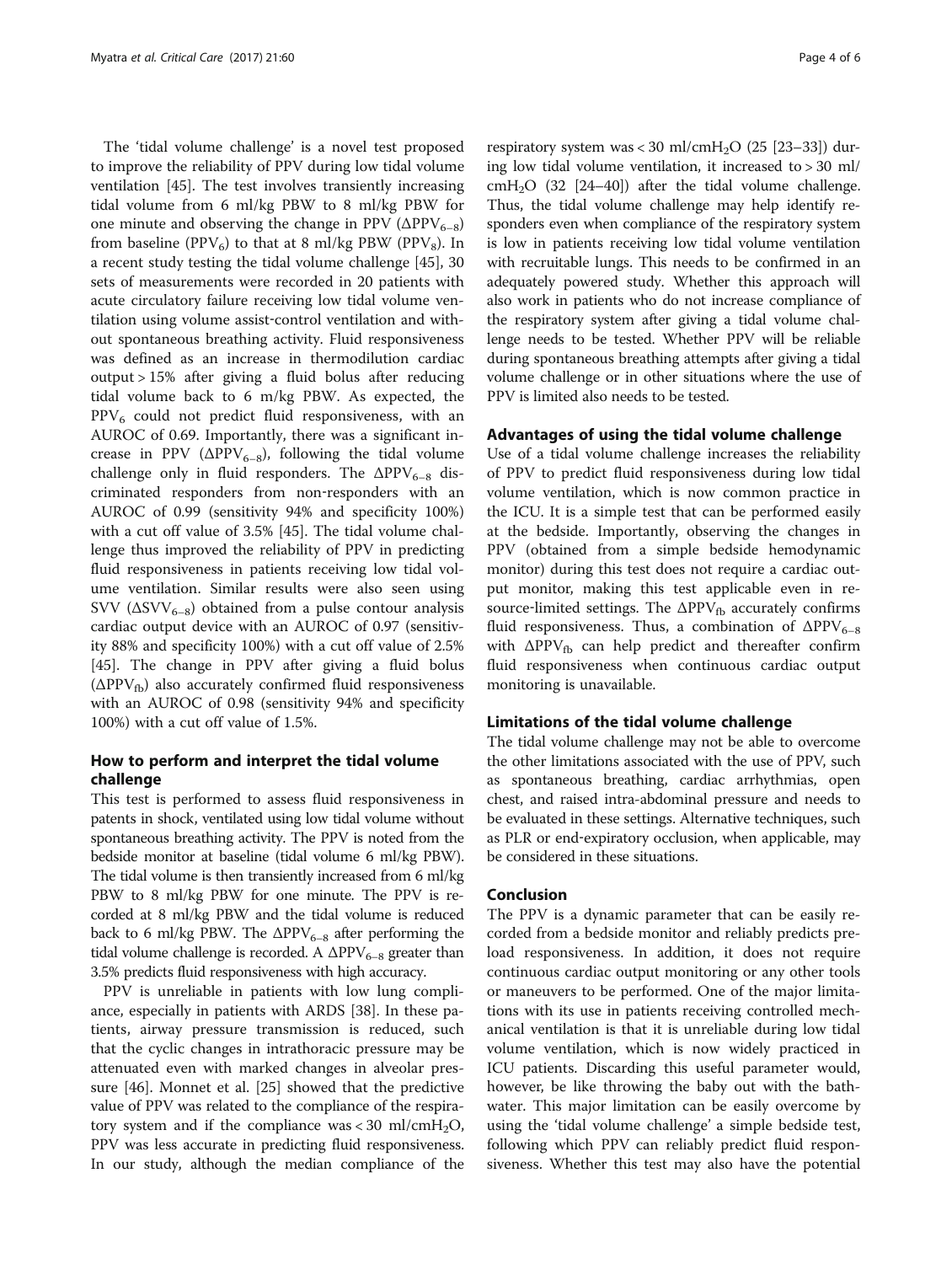<span id="page-4-0"></span>to overcome other limitations associated with the use of PPV needs to be further studied. Alternative methods to assess preload responsiveness may be required to overcome the other limitations with the use of PPV.

#### Acknowledgements

Not applicable.

#### Funding

The publication charges will be funded by the Division of Clinical Research of the Hôpitaux universitaires Paris-Sud (Assistance Publique-Hôpitaux de Paris).

#### Availability of data and materials

Not applicable.

#### Authors' contributions

SNM, XM and JLT contributed equally to the writing of this manuscript. All authors read and approved the final manuscript.

### Competing interests

SNM has no competing interests. XM and JLT are members of the Medical Advisory Board of Pulsion Medical Systems.

#### Consent for publication

Not applicable.

### Ethics approval and consent to participate

Not applicable.

#### Author details

<sup>1</sup>Department of Anesthesiology, Critical Care and Pain, Tata Memorial Hospital, Mumbai, India. <sup>2</sup> Hôpitaux Universitaires Paris-Sud, Hôpital de Bicêtre, Service de Réanimation Médicale, AP-HP, 78 rue du Général Leclerc, 94270 Le Kremlin-Bicêtre, France.

### Published online: 21 March 2017

#### References

- 1. Michard F, Teboul JL. Predicting fluid responsiveness in ICU patients: a critical analysis of the evidence. Chest. 2002;121:2000–8.
- 2. Murakawa K, Kobayashi A. Effects of vasopressors on renal tissue gas tensions during hemorrhagic shock in dogs. Crit Care Med. 1998;16:789–92.
- 3. Pinsky MR, Brophy P, Padilla J, Paganini E, Pannu N. Fluid and volume monitoring. Int J Artif Organs. 2008;31:111–26.
- 4. Wiedemann HP, Wheeler AP, Bernard GR, et al. Comparison of two fluidmanagement strategies in acute lung injury. N Engl J Med. 2006;354:2564–75.
- 5. Acheampong A, Vincent JL. A positive fluid balance is an independent prognostic factor in patients with sepsis. Crit Care. 2015;19:251.
- 6. Michard F, Boussat S, Chemla D, et al. Relation between respiratory changes in arterial pulse pressure and fluid responsiveness in septic patients with acute circulatory failure. Am J Respir Crit Care Med. 2000;162:134–8.
- 7. Marik PE, Cavallazzi R, Vasu T, Hirani A. Dynamic changes in arterial waveform derived variables and fluid responsiveness in mechanically ventilated patients. A systematic review of the literature. Crit Care Med. 2009;37:2642–7.
- Perel A, Pizov R, Cotev S. Respiratory variations in the arterial pressure during mechanical ventilation reflect volume status and fluid responsiveness. Intensive Care Med. 2014;40:798–807.
- Hong JQ, He HF, Chen ZY, et al. Comparison of stroke volume variation with pulse pressure variation as a diagnostic indicator of fluid responsiveness in mechanically ventilated critically ill patients. Saudi Med J. 2014;35:261–8.
- 10. Yang X, Du B. Does pulse pressure variation predicts fluid responsiveness in critically ill patients: a critical review and meta-analysis. Crit Care. 2014;18:650.
- 11. Michard F, Teboul JL. Using heart lung interactions to assess fluid responsiveness during mechanical ventilation. Crit Care. 2000;4:282–9.
- 12. Morgan BC, Martin WE, Hornbein TF, Crawford EW, Guntheroth WG. Hemodynamic effects of intermittent positive pressure ventilation. Anesthesiology. 1966;27:584–90.
- 13. Jardin F, Delorme G, Hardy A, Auvert B, Beauchet A, Bourdarias JP. Reevaluation of hemodynamic consequences of positive pressure ventilation: emphasis on cyclic right ventricular afterloading by mechanical lung inflation. Anesthesiology. 1990;72:966–70.
- 14. Permutt S, Wise RA, Brower RG. How changes in pleural and alveolar pressure cause changes in afterload and preload. In: Scharf SM, Cassidy SS, editors. Heart-Lung Interactions in Health and Disease. New York: Marcel Dekker; 1989. p. 243–50.
- 15. Jardin F, Farcot JC, Gueret P, Prost JF, Ozier Y, Bourdarias JP. Cyclic changes in arterial pulse during respiratory support. Circulation. 1983;68:266–74.
- 16. Scharf SM, Brown R, Saunders N, Green LH. Hemodynamic effects of positive-pressure inflation. J Appl Physiol. 1980;49:124–31.
- 17. Berkenstadt H, Margalit N, Hadani M, et al. Stroke volume variation as a predictor of fluid responsiveness in patients undergoing brain surgery. Anesth Analg. 2001;92:984–9.
- 18. Mahjoub Y, Lejeune V, Muller L, et al. Evaluation of pulse pressure variation validity criteria in critically ill patients: a prospective observational multicentre point prevalence study. Br J Anaesth. 2014;112:681–5.
- 19. Fischer MO, Mahjoub Y, Boisselier C, et al. Arterial pulse pressure variation suitability in critical care: A French national survey. Anaesth Crit Care Pain Med. 2015;34:23–8.
- 20. Benes J, Zatloukal J, Kletecka J, Simanova A, Haidingerova L, Pradl R. Respiratory induced dynamic variations of stroke volume and its surrogates as predictors of fluid responsiveness: applicability in the early stages of specific critical states. J Clin Monit Comput. 2013;28:225–31.
- 21. Monnet X, Marik P, Teboul JL. Passive leg raising for predicting fluid responsiveness: a systematic review and meta-analysis. Intensive Care Med. 2016;42:1935–47.
- 22. Monnet X, Teboul JL. Passive leg raising. Intensive Care Med. 2008;34:659–63.
- 23. Monnet X, Teboul JL. Passive leg raising: five rules, not a drop of fluid! Crit Care. 2015;19:18.
- 24. Monnet X, Osman D, Ridel C, Lamia B, Richard C, Teboul JL. Predicting volume responsiveness by using the end-expiratory occlusion in mechanically ventilated intensive care unit patients. Crit Care Med. 2009;37:951–6.
- 25. Monnet X, Bleibtreu A, Ferré A, et al. Passive leg-raising and end-expiratory occlusion tests perform better than pulse pressure variation in patients with low respiratory system compliance. Crit Care Med. 2012;40:152–7.
- 26. Silva S, Jozwiak M, Teboul JL, Persichini R, Richard C, Monnet X. Endexpiratory occlusion test predicts preload responsiveness independently of positive end-expiratory pressure during acute respiratory distress syndrome. Crit Care Med. 2013;41:1692–701.
- 27. Guerin L, Monnet X, Teboul JL. Monitoring volume and fluid responsiveness: From static to dynamic indicators. Best Pract Res Clin Anaesthesiol. 2013;27:177–85.
- 28. De Backer D, Pinsky MR. Can one predict fluid responsiveness in spontaneously breathing patients? Intensive Care Med. 2007;33:1111–3.
- 29. Muller L, Toumi M, Bousquet PJ, et al. An increase in aortic blood flow after an infusion of 100 ml colloid over 1 minute can predict fluid responsiveness: the mini-fluid challenge study. Anesthesiology. 2011;115:541–7.
- 30. Vieillard-Baron A, Chergui K, Rabiller A, et al. Superior vena caval collapsibility as a gauge of volume status in ventilated septic patients. Intensive Care Med. 2004;30:1734–9.
- 31. Feissel M, Michard F, Faller JP, Teboul JL. The respiratory variation in inferior vena cava diameter as a guide to fluid therapy. Intensive Care Med. 2004;30:1834–7.
- 32. Michard F, Chemla D, Teboul JL. Applicability of pulse pressure variation: how many shades of grey? Crit Care. 2015;19:144.
- 33. De Backer D, Heenen S, Piagnerelli M, Koch M, Vincent J. Pulse pressure variations to predict fluid responsiveness: influence of tidal volume. Intensive Care Med. 2005;31:517–23.
- 34. Vallée F, Richard JC, Mari A, et al. Pulse pressure variations adjusted by alveolar driving pressure to assess fluid responsiveness. Intensive Care Med. 2009;35:1004–10.
- 35. Lakhal K, Ehrmann S, Benzekri-Lefèvre D, et al. Respiratory pulse pressure variation fails to predict fluid responsiveness in acute respiratory distress syndrome. Crit Care. 2011;15:R85.
- 36. Lansdorp B, Lemson J, vanPutten MJ, de Keijzer A, van der Hoeven JG, Pickkers P. Dynamic indices do not predict volume responsiveness in routine clinical practice. Br J Anaesth. 2012;108:395–401.
- 37. Reuter DA, Bayerlein J, Goepfert MS, et al. Influence of tidal volume on left ventricular stroke volume variation measured by pulse contour analysis in mechanically ventilated patients. Intensive Care Med. 2003;29:476–80.